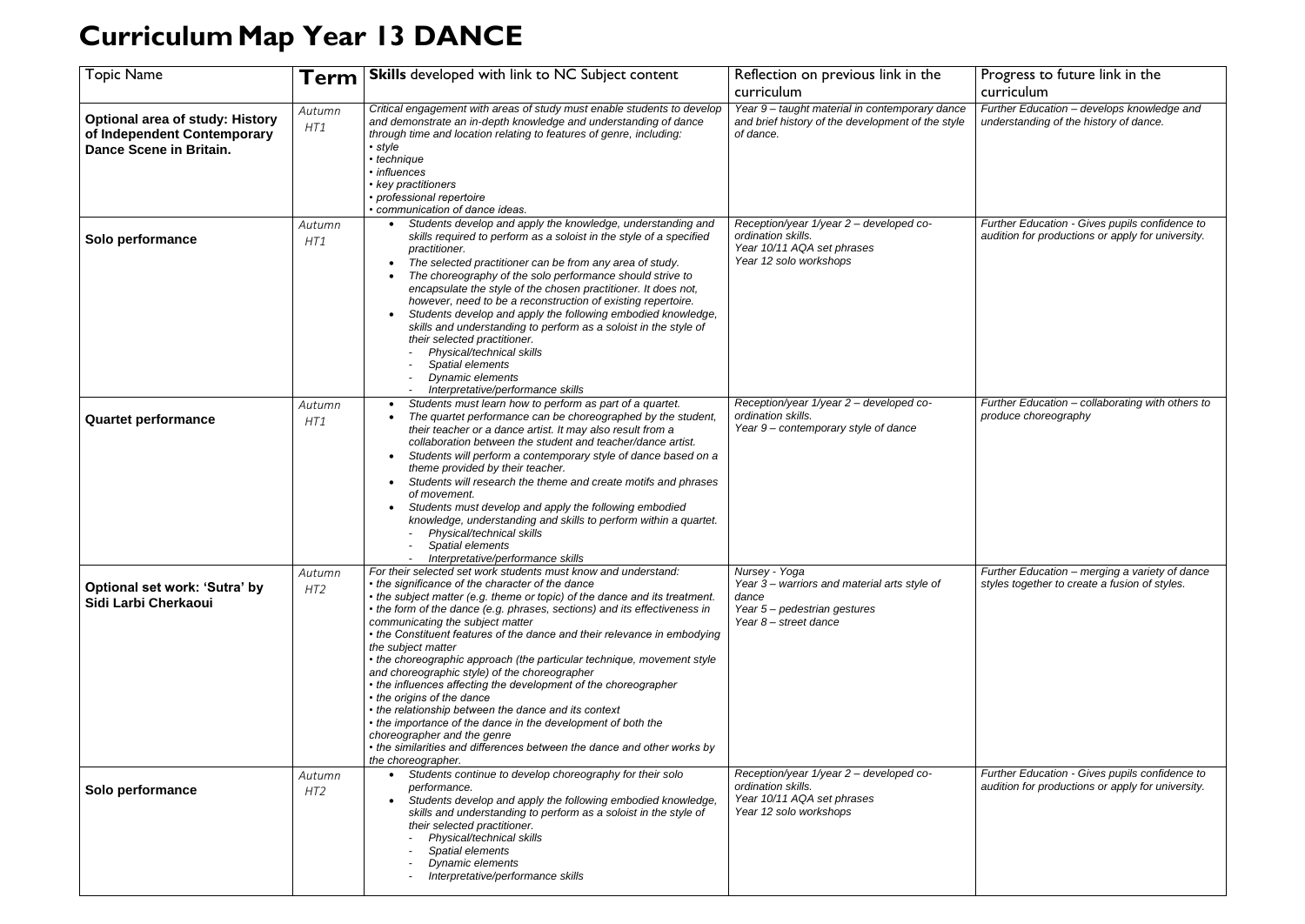|                                                        |                           | Mini assessment of solo to increase students confidence<br>performing.                                                                                                                                                                                                                                                                                                                                                                                                                                                                                                                                                                                                                                                                                                                                                                                                                                                                                                                                                                                                                                                                                                 |                                                                                                                                                         |         |
|--------------------------------------------------------|---------------------------|------------------------------------------------------------------------------------------------------------------------------------------------------------------------------------------------------------------------------------------------------------------------------------------------------------------------------------------------------------------------------------------------------------------------------------------------------------------------------------------------------------------------------------------------------------------------------------------------------------------------------------------------------------------------------------------------------------------------------------------------------------------------------------------------------------------------------------------------------------------------------------------------------------------------------------------------------------------------------------------------------------------------------------------------------------------------------------------------------------------------------------------------------------------------|---------------------------------------------------------------------------------------------------------------------------------------------------------|---------|
| <b>Quartet performance</b>                             | Autumn<br>HT <sub>2</sub> | Students continue to create motifs/phrases of movement and<br>work together and with their teacher to produce content that<br>shows off their skills.<br>Students must develop and apply the following embodied<br>knowledge, understanding and skills to perform within a quartet.<br>Physical/technical skills<br>Spatial elements<br>Interpretative/performance skills                                                                                                                                                                                                                                                                                                                                                                                                                                                                                                                                                                                                                                                                                                                                                                                              | Reception/year 1/year 2 - developed co-<br>ordination skills.<br>Year 9 - contemporary style of dance                                                   | р       |
| Sidi Larbi Cherkaoui: Babel and<br><b>Zero Degrees</b> | Spring<br>HT3             | It will be necessary for students to have an understanding of other works<br>related to the choreographer to understand the development of the<br>choreographer's style and place of the set work within the context of the<br>area of study and the genre. These works are Babel and Zero Degrees.<br>the significance of the character of the dance<br>the subject matter (e.g. theme or topic) of the dance and its<br>treatment<br>the form of the dance (e.g. phrases, sections) and its<br>effectiveness in communicating the subject matter<br>the Constituent features of the dance and their relevance in<br>embodying the subject matter<br>the choreographic approach (the particular technique,<br>movement style and choreographic style) of the choreographer<br>the influences affecting the development of the choreographer<br>the origins of the dance<br>the relationship between the dance and its context<br>the importance of the dance in the development of both the<br>choreographer and the genre the similarities and differences<br>between the dance and other works by the choreographer.                                                | Year 5- pedestrian gestures<br>Year 8 – street dance                                                                                                    | S       |
| Choreography                                           | Spring<br>HT3             | Students must learn how to create an original piece of group<br>choreography, which lasts for a minimum of three minutes to a maximum<br>of four minutes, for three, four or five dancers, in<br>response to an externally set task. To translate their dance ideas into<br>choreography, students must develop and apply practical knowledge<br>and understanding of choreographic processes, including:<br>Researching, developing and experimenting with dance<br>ideas through studio and non-studio investigation the<br>rehearsal process.<br>Students must know, understand and be able to apply the following;<br>Action, space and dynamic elements<br>Choreographic devices<br><b>Constituent features</b><br>Choreographic structures                                                                                                                                                                                                                                                                                                                                                                                                                       | KS3 - Developing choreography from taught<br>material in a variety of styles<br>Year 11- Students responded creatively to an<br>externally set stimulus | в<br>S( |
| <b>Optional area of study: Akram</b><br><b>Khan</b>    | Spring<br>HT4             | For the corresponding area of study students must know and<br>understand:<br>• The stylistic features of the Independent contemporary dance scene<br>and how these relate to the genre<br>• The choreographic approach (the particular technique, movement style<br>and choreographic style)<br>The genre, including:<br>The influences affecting the development of Akram Khan technique and<br>style and at least two works by Akram Khan (Zero Degrees and Rush),<br>including the following features of each work:<br>· Significance of the character of each dance<br>• The subject matter (e.g. theme or topic) and its treatment<br>• The form of the dance (e.g. phrases, sections)<br>• The Constituent features of the dance and their relevance in<br>embodying the subject matter<br>• The importance of the practitioners' works in the development of the<br>genre in relation to the area of study<br>• The relationship between the development of the genre and its context,<br>i.e. the position of the genre within history, culture and society<br>• The genre's capacity to reflect and challenge society<br>• Terminology specific to the genre. | Year 3 – warriors<br>Year 5- pedestrian gestures                                                                                                        |         |

*Further Education – collaborating with others to produce choreography Further Education – merging a variety of dance styles together to create a fusion of styles. Further Education – Creating choreography at university Becoming a choreographer at a dance school/company Further Education – developing their dance style*